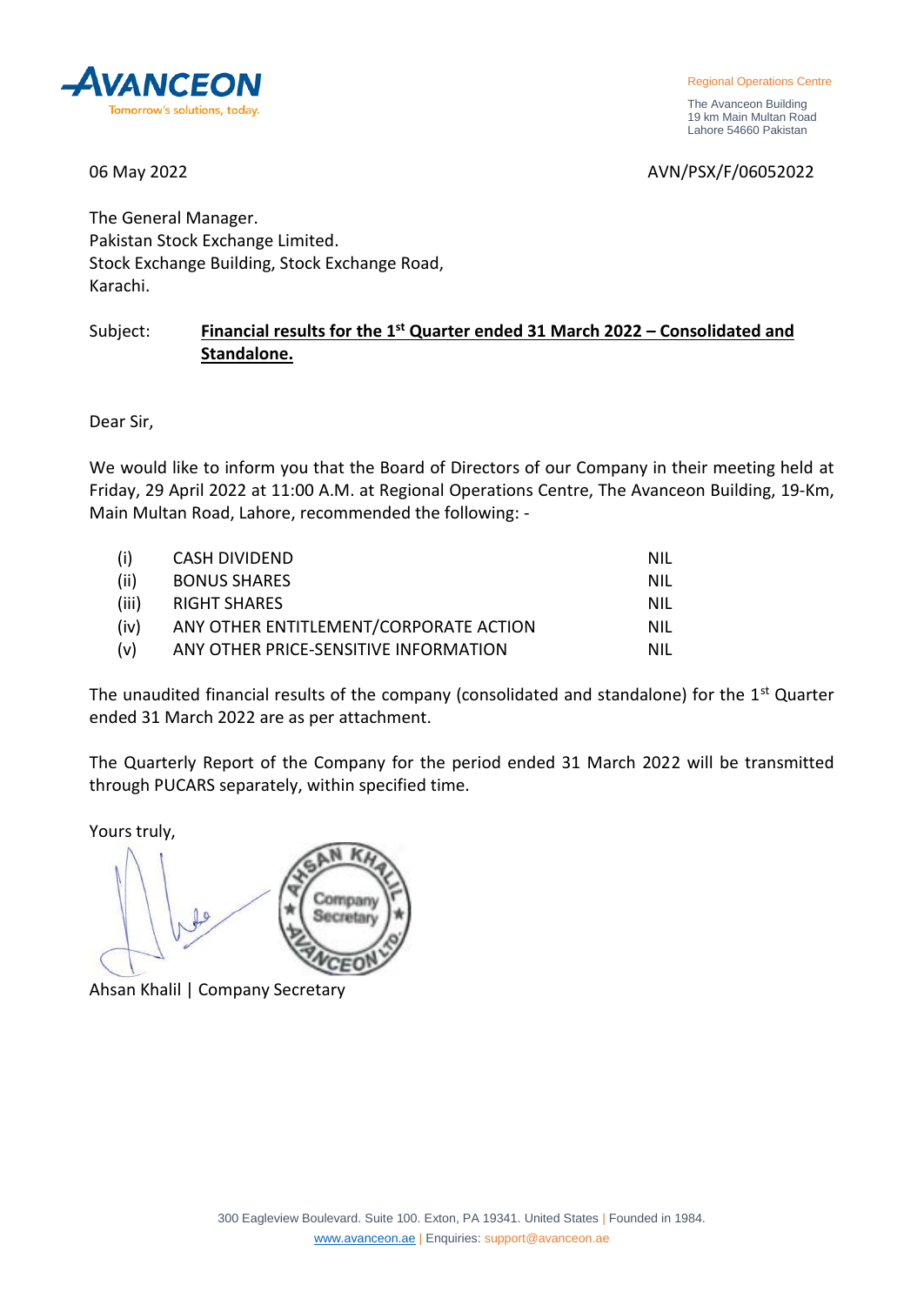## **AVANCEON GROUP CONSOLIDATED STATEMENT OF PROFIT OR LOSS (UN-AUDITED) FOR THE FIRST QUARTER ENDED MARCH 31, 2022**

|                                                                                              | <b>First Quarter Ended</b>                     |                                                 |
|----------------------------------------------------------------------------------------------|------------------------------------------------|-------------------------------------------------|
|                                                                                              | Mar 31, 2022                                   | Mar 31, 2021                                    |
|                                                                                              | (Rupees in '000)                               |                                                 |
| Revenue from contracts with customers                                                        | 1,329,637                                      | 1,279,082                                       |
| Cost of revenue                                                                              | (865, 900)                                     | (816, 188)                                      |
| Gross Profit / (Loss)                                                                        | 463,737                                        | 462,894                                         |
| Administrative and selling expenses<br>Other expenses<br>Other income                        | (221, 052)<br>(1, 101)<br>180,472<br>(41, 681) | (153, 844)<br>(79, 496)<br>51,267<br>(182, 072) |
| <b>Profit / (Loss) from operations</b>                                                       | 422,056                                        | 280,822                                         |
| Finance costs                                                                                | (46, 249)                                      | (21, 040)                                       |
| Proft / (Loss) before tax                                                                    | 375,807                                        | 259,782                                         |
| <b>Taxation</b>                                                                              | (15, 344)                                      | (14, 951)                                       |
| Profit / (Loss) for the year from operations                                                 | 360,463                                        | 244,831                                         |
| <b>Attributable to:</b><br>Equity holders of the Holding Company<br>Non-Controlling Interest | 339,498<br>20,965<br>360,463                   | 244,831<br>244,831                              |
| <b>Combined earnings per share</b>                                                           |                                                | Restated                                        |
| <b>Basic</b>                                                                                 | 1.32                                           | 0.95                                            |
| <b>Diluted</b>                                                                               | 1.30                                           | 0.94                                            |

**Chief Executive Chief Financial Officer Director**